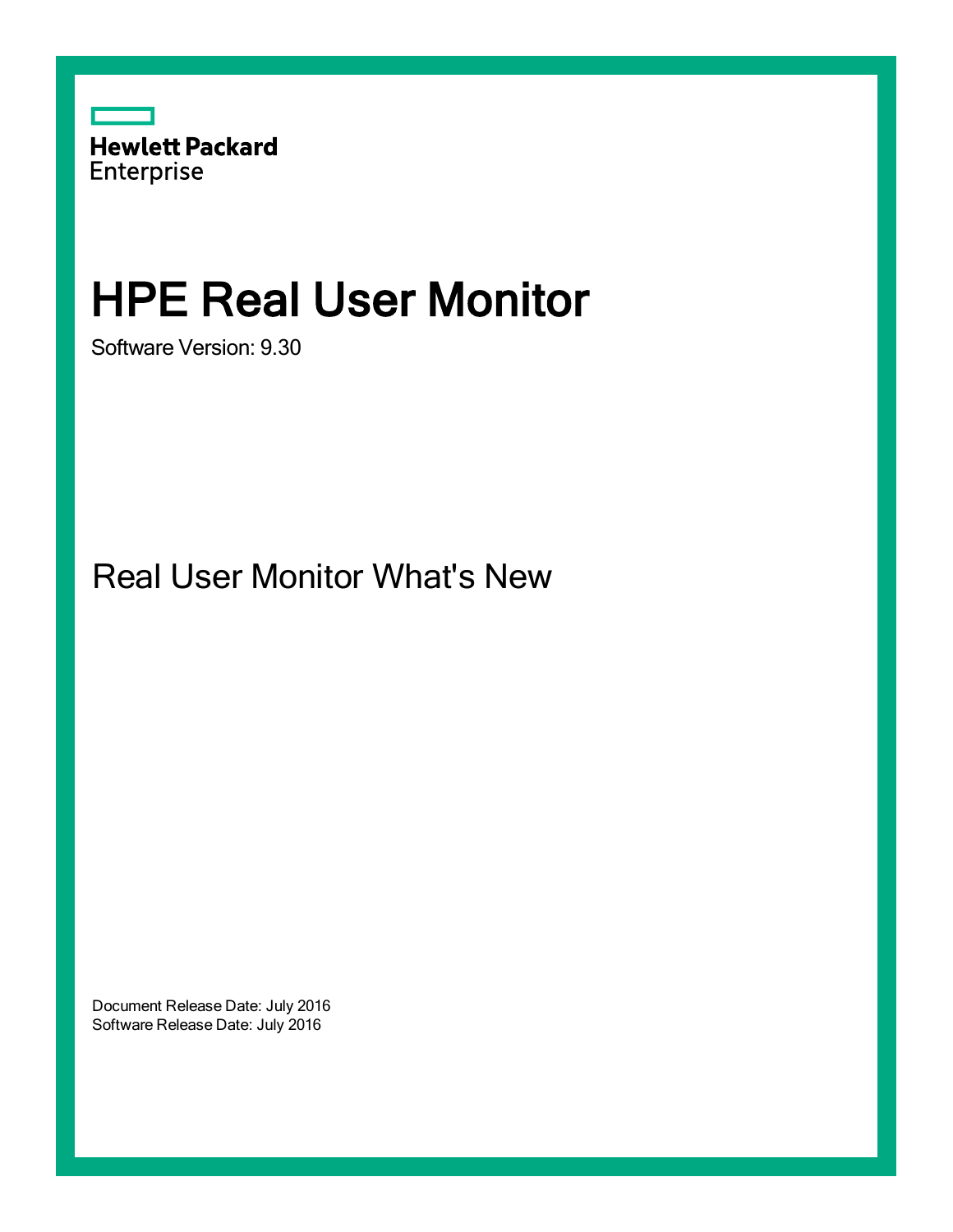## Legal Notices

#### **Warranty**

The only warranties for Hewlett Packard Enterprise products and services are set forth in the express warranty statements accompanying such products and services. Nothing herein should be construed as constituting an additional warranty. HPE shall not be liable for technical or editorial errors or omissions contained herein.

The information contained herein is subject to change without notice.

### Restricted Rights Legend

Confidential computer software. Valid license from HPE required for possession, use or copying. Consistent with FAR 12.211 and 12.212, Commercial Computer Software, Computer Software Documentation, and Technical Data for Commercial Items are licensed to the U.S. Government under vendor's standard commercial license.

### Copyright Notice

© Copyright 2005 - 2016 Hewlett Packard Enterprise Development LP

#### Trademark Notices

Adobe® and Acrobat® are trademarks of Adobe Systems Incorporated.

AMD and the AMD Arrow symbol are trademarks of Advanced Micro Devices, Inc.

Google™ and Google Maps™ are trademarks of Google Inc.

Intel®, Itanium®, Pentium®, and Intel® Xeon® are trademarks of Intel Corporation in the U.S. and other countries.

iPod is a trademark of Apple Computer, Inc.

Java is a registered trademark of Oracle and/or its affiliates.

Microsoft®, Windows®, Windows NT®, Windows® XP, and Windows Vista® are U.S. registered trademarks of Microsoft Corporation.

Oracle is a registered trademark of Oracle Corporation and/or its affiliates.

UNIX® is a registered trademark of The Open Group.

### Documentation Updates

The title page of this document contains the following identifying information:

- Software Version number, which indicates the software version.
- Document Release Date, which changes each time the document is updated.
- <sup>l</sup> Software Release Date, which indicates the release date of this version of the software.

To check for recent updates or to verify that you are using the most recent edition of a document, go to: https://softwaresupport.hpe.com/group/softwaresupport/search-result?keyword=.

This site requires an HPE Passport account. If you do not have one, click the **Create an account** button on the HPE Passport Sign in page.

### Support

Visit the HPE Software Support website at: **https://softwaresupport.hpe.com**

This website provides contact information and details about the products, services, and support that HPE Software offers.

HPE Software Support provides customer self-solve capabilities. It provides a fast and efficient way to access interactive technical support tools needed to manage your business. As a valued support customer, you can benefit by using the support website to:

- Search for knowledge documents of interest
- Submit and track support cases and enhancement requests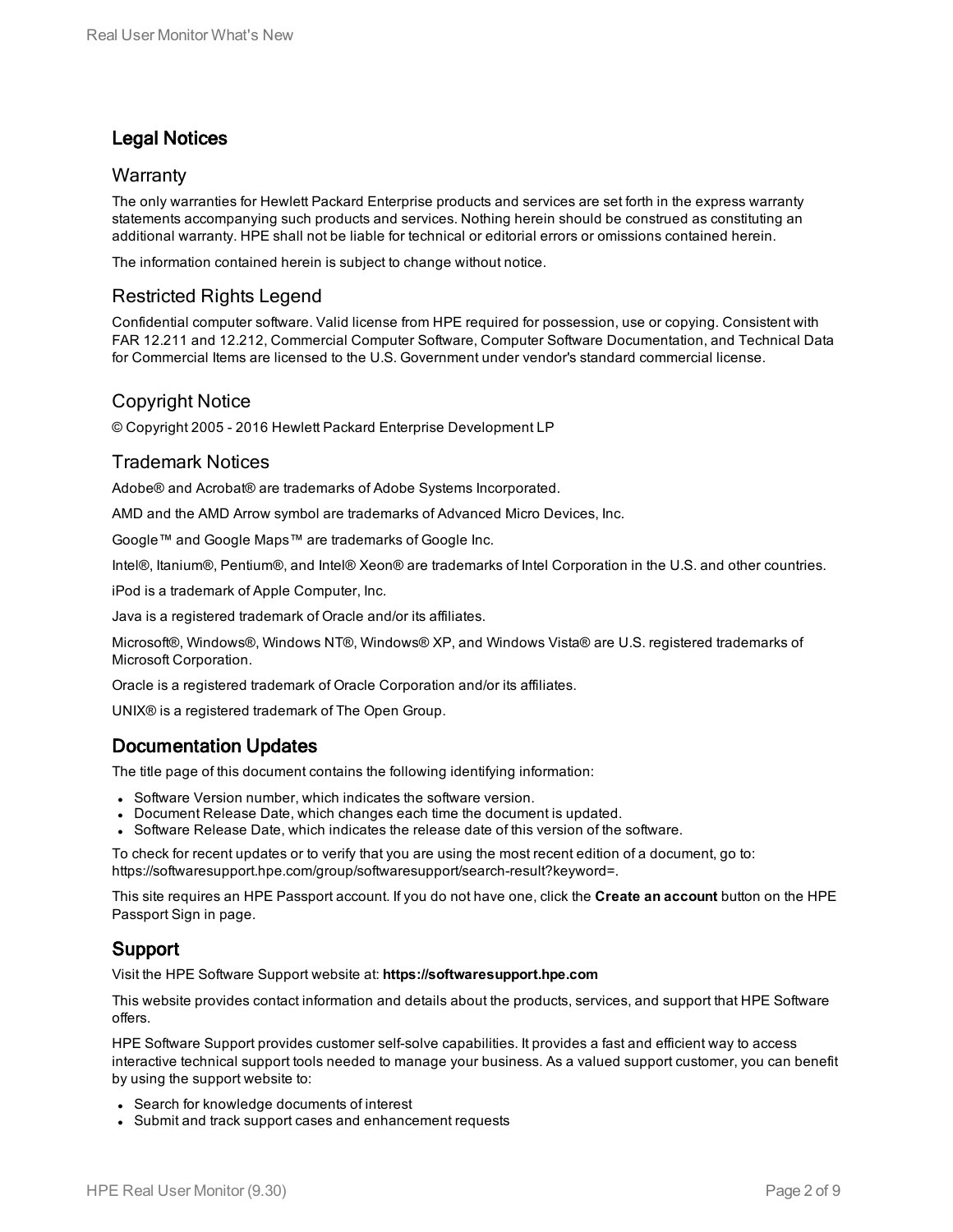- Download software patches
- Manage support contracts
- Look up HPE support contacts
- Review information about available services
- Enter into discussions with other software customers
- Research and register for software training

Most of the support areas require that you register as an HPE Passport user and sign in. Many also require a support contract. To register for an HPE Passport ID, go to **https://softwaresupport.hpe.com** and click **Register**.

To find more information about access levels, go to: **https://softwaresupport.hpe.com/web/softwaresupport/access-levels**

#### HPE Software Integrations, Solutions and Best Practices

Access the Hewlett Packard Enterprise Software Support site (**https://softwaresupport.hpe.com/manuals**) to search for a wide variety of best practice documents and materials.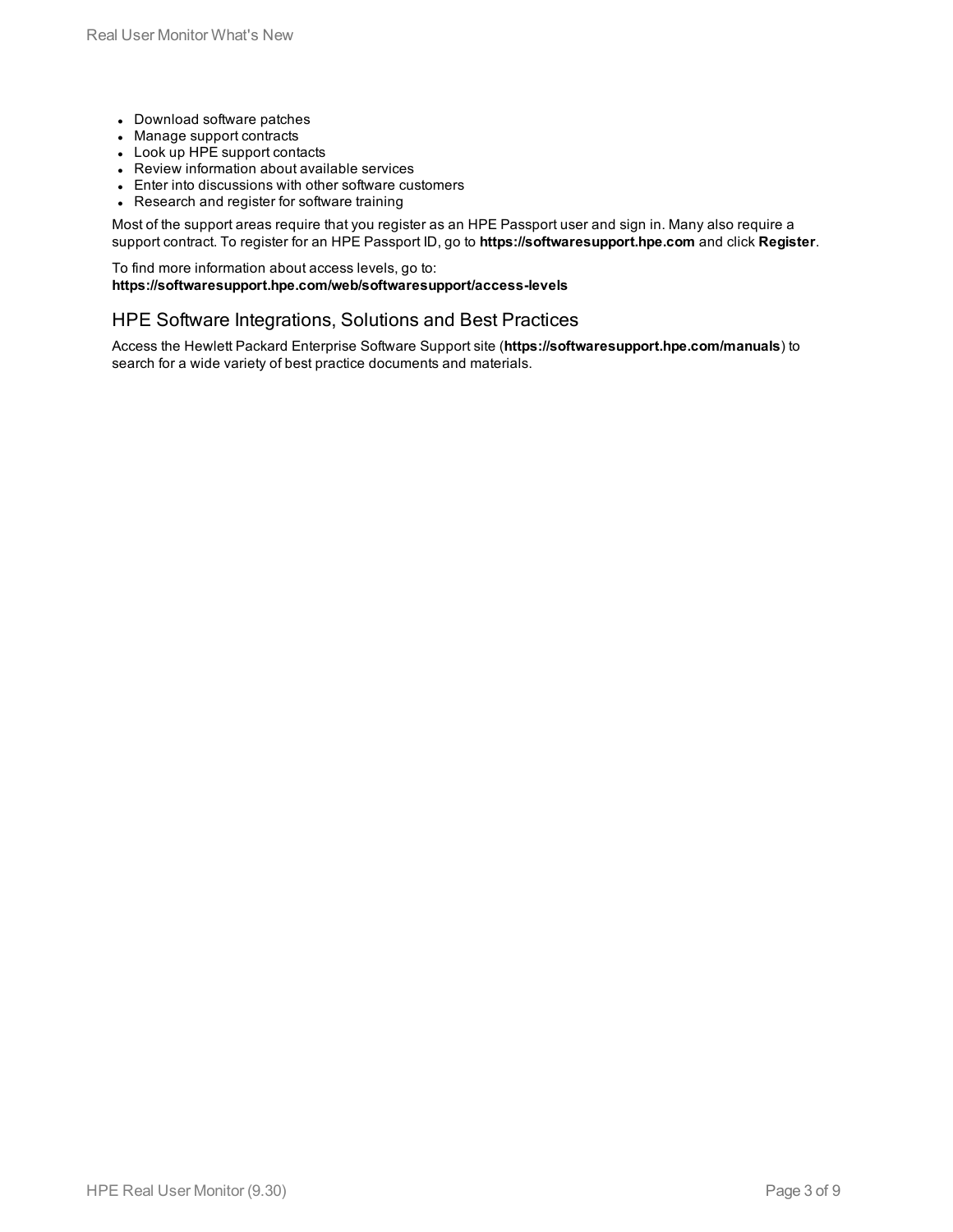# **Contents**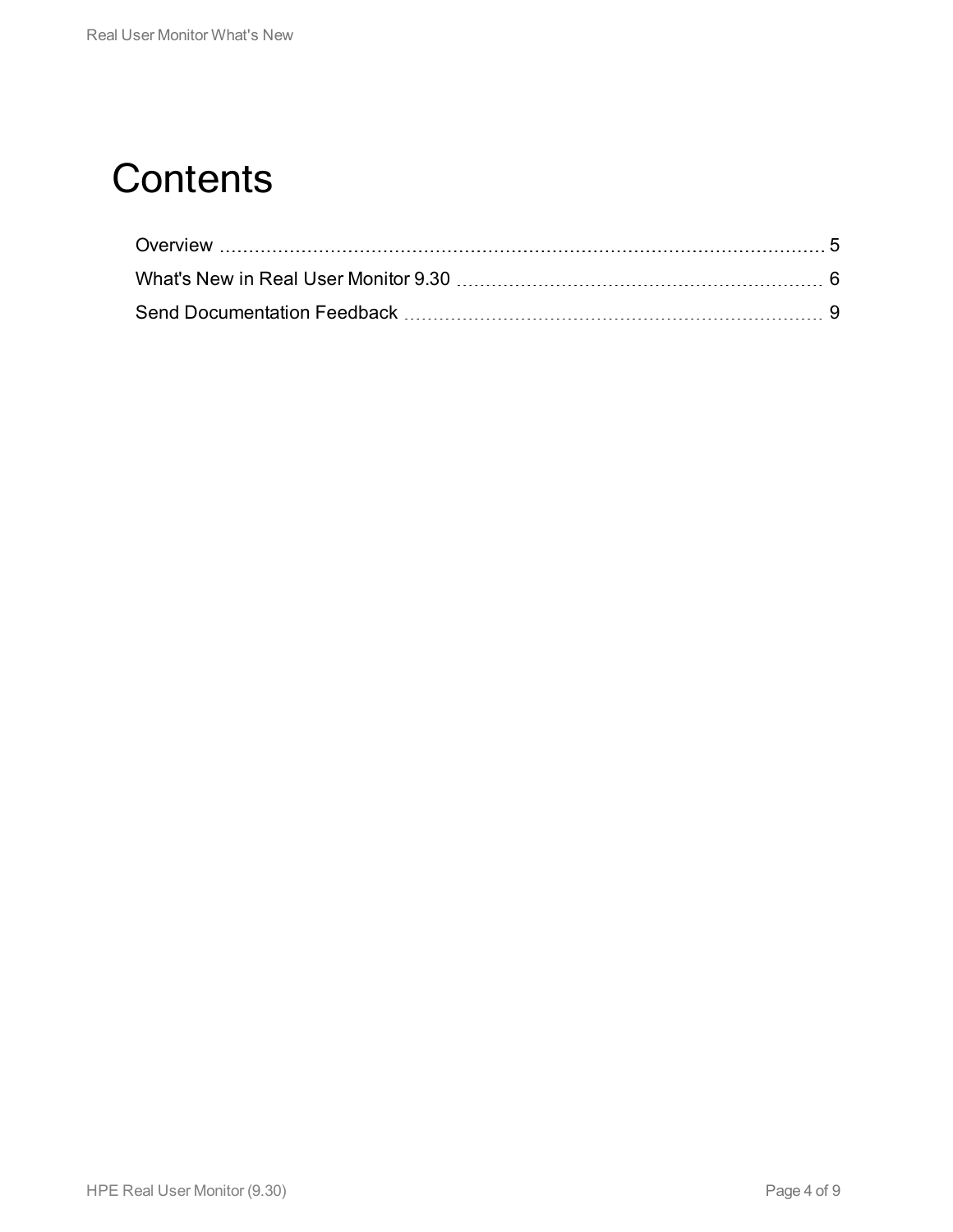# <span id="page-4-0"></span>**Overview**

This document provides information about new features and enhancements in HPE Real User Monitor [9.30](#page-5-0), .

For customer escalation fixes and internal bug fixes made to Real [User](https://softwaresupport.hp.com/group/softwaresupport/search-result/-/facetsearch/document/KM01441652) Monitor 9.30, see the Real User Monitor 9.30 [Release](https://softwaresupport.hp.com/group/softwaresupport/search-result/-/facetsearch/document/KM01441652) Notes.

For new features and enhancements in earlier versions of Real User Monitor, see the HPE [Software](https://softwaresupport.hpe.com/) Support site.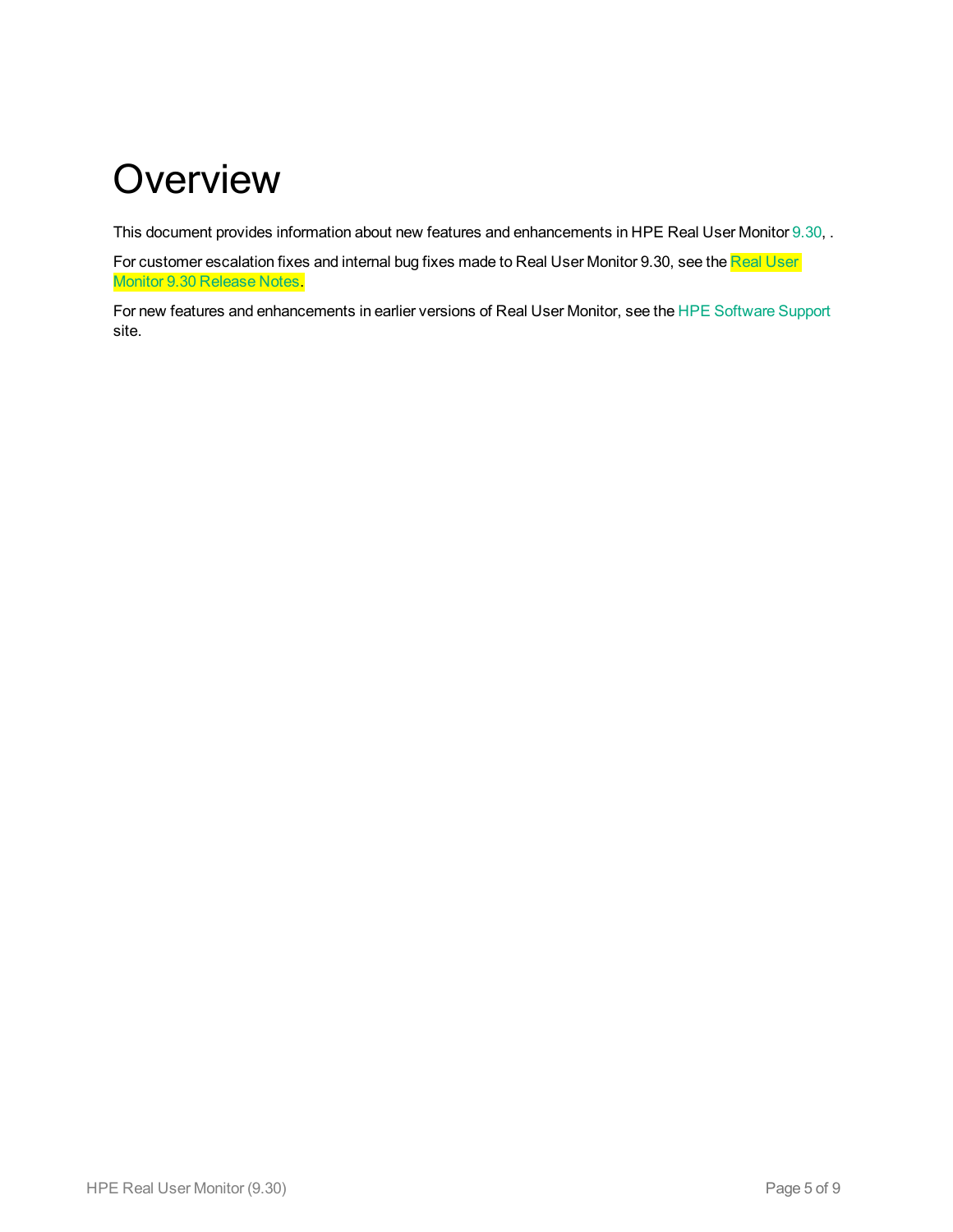# <span id="page-5-0"></span>What's New in Real User Monitor 9.30

- Application Health
	- Added RUM status to the Dashboard
	- Added RUM performance, availability, volume and error data to the Overview report
	- Added quick drill down from Overview report into detailed RUM availability and performance reports
- Docker Support
	- RUM Docker probe can monitor all traffic on the Docker network interface. There is no need for the network team to define port mirroring!
	- Support for applications which are hosted in clustering solutions such as Kubernetes and Swarm
	- Configuration is simpler than ever! Define the Docker Host IP address or Cluster Master IP address and RUM Engine will do the rest.
		- No need for manual configuration update when deployment has changed. Any change within the cluster is discovered automatically.
		- o Discover cluster nodes and auto deployment of sniffer probe on the newly discovered nodes
		- Discover new containers as they are deployed and start monitoring them automatically



<sup>o</sup> Discover backend tiers



• Special Docker application infrastructure reports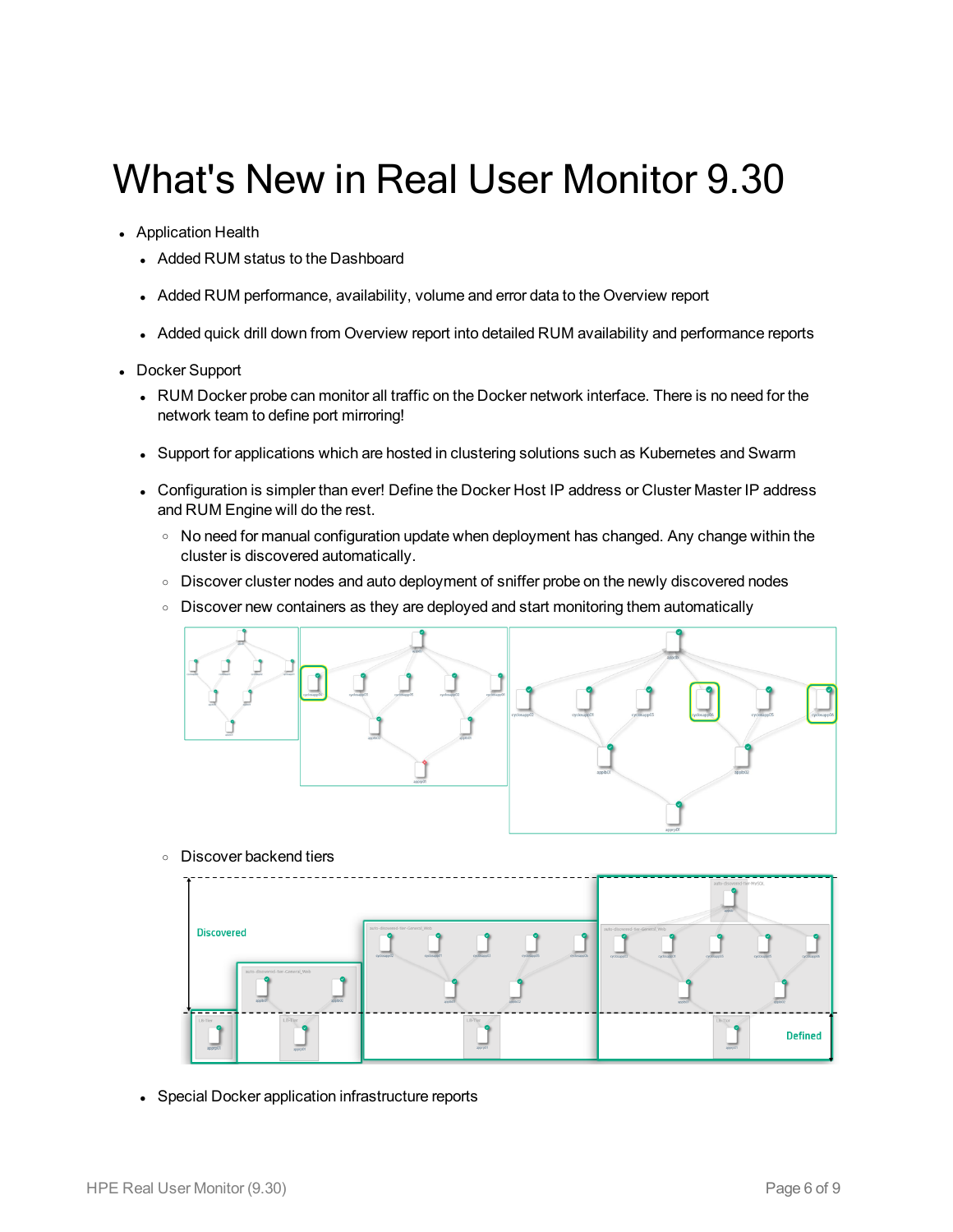- Present the traffic flow between the Docker containers and visualize different application tiers.
- Present the Container deployment according to clusters and hosts
- **Easily Identify cluster/node/container performance or availability issues**



- Support for NDC financial protocol from NCR corporation The solution enables customers to monitor the following actions for ATMs based out of various geographically locations and classify action details, session details, and events based on the NDC protocol message parsing.
	- User actions (for example, balance inquiry and menu driven details at an ATM)
	- Transactions (for example, cash withdrawals and check deposits)
	- System maintenance (for example, cash loading, putting in maintenance mode)
- **Enhancements** 
	- RUM mobile Ability to copy iOS full crash log
	- RHEL7 install update
	- New HPE look & feel and rebranding to HPE for RUM UI and Installer
	- Added a drilldown from the Transaction Performance-Raw-Data Report to the Session Details Report



• Certifications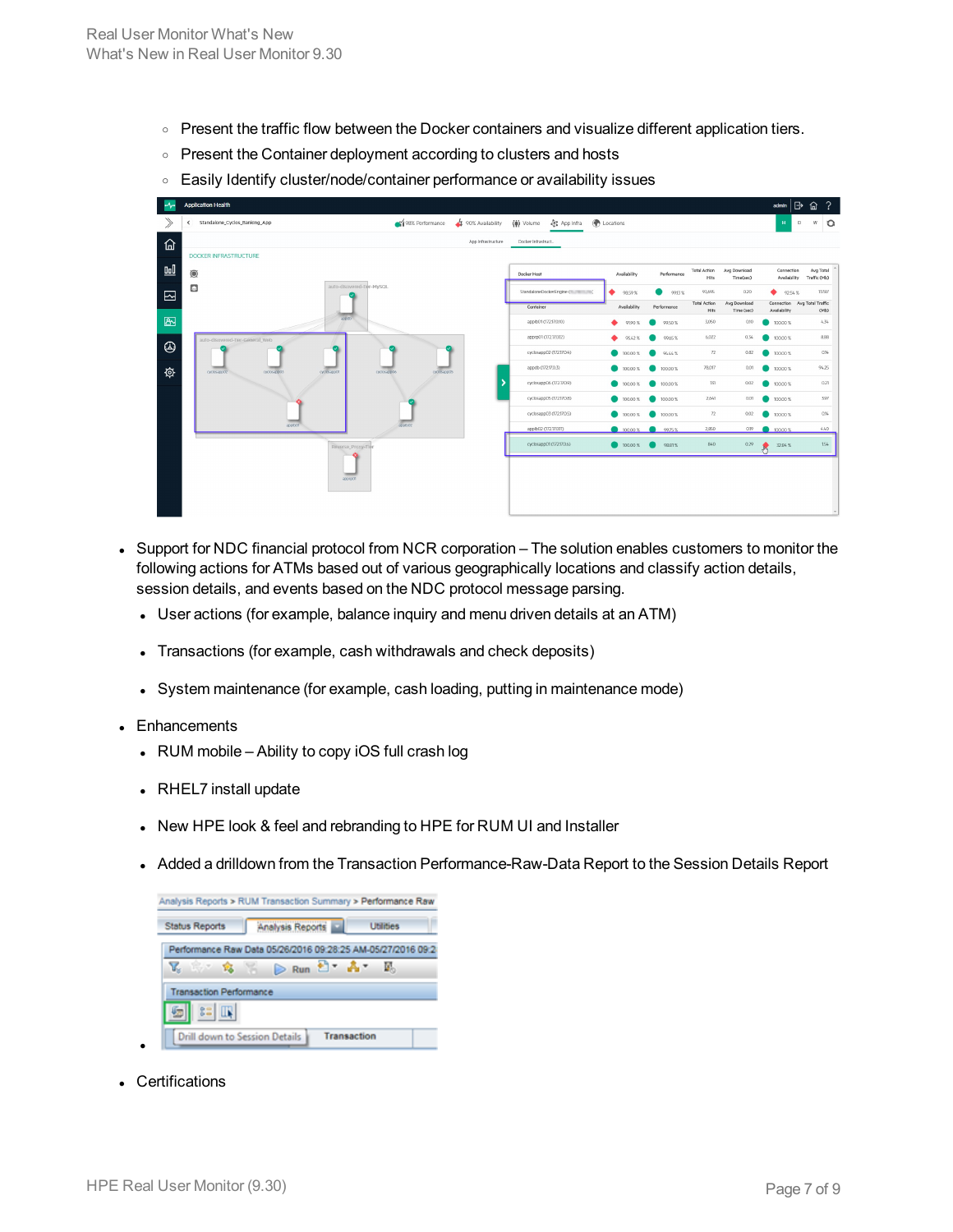- Support Java 8 on the client machine
- Support Windows 10 on the client machine
- Red Hat Enterprise Linux Version 7 (RHEL7) support for RUM sniffer probe and server collector